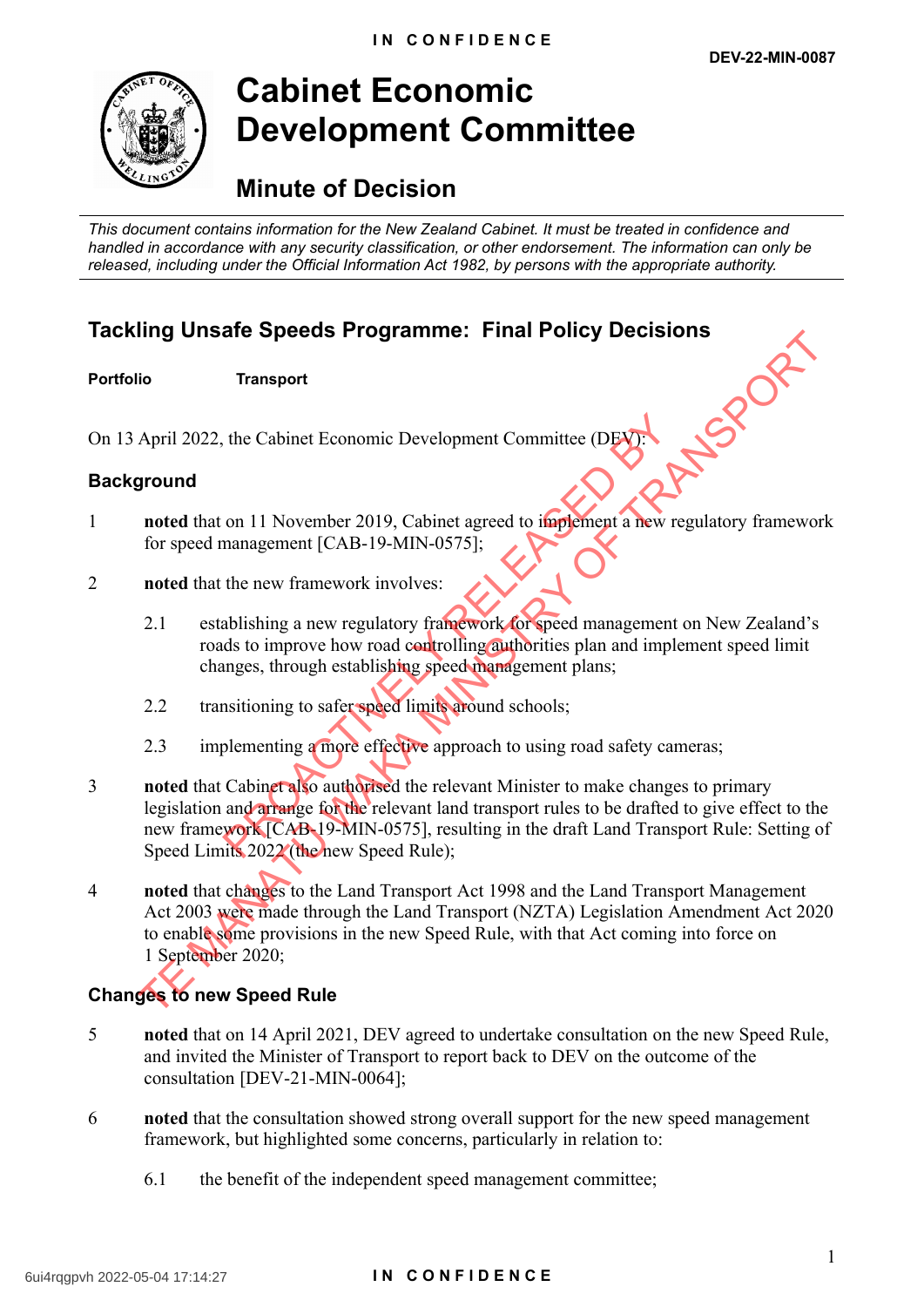- 6.2 Regional Transport Committees' role and alignment of the land transport planning and funding processes;
- 6.3 setting speed limits around schools;
- 7 **agreed** that to address the above concerns from consultation, the following changes (as expressed in the new Speed Rule attached as Appendix One to the paper under DEV-22-SUB-0087) be made to the new Speed Rule:
	- 7.1 the speed management committee's role is re-framed to better complement the Director of Land Transport's role, with the speed management committee reviewing State highway speed management plans but the Director now certifying these;
	- 7.2 Regional Transport Committees will continue to develop regional speed management plans to support regional consistency, with the speed management plans and land transport planning and funding process able to be 'uncoupled', so that Regional Transport Committees need not be involved in both processes concurrently, and road controlling authorities may progress independent speed management plans which can later inform regional speed management plans 7.2 Regional Transport Committees will continue to develop regional speed<br>management plans in support regional consistency, with the speed management<br>plans and land transport Committees meed not be involved in both proces
	- 7.3 rather than categorising schools for related speed limits as urban or rural, schools will be categorised into the following:
		- 7.3.1 category one: a default 30 km/h (permanent or variable) speed limit, but schools with existing 40 km/h speed limits prior to consultation on the new Speed Rule could retain 40 km/h limits, with a review needed in the next speed management plan;
- 7.3.2 category two: a maximum 60 km/h speed limit (allowing potential limits of 40, 50, or 60 km/h), with an explanation of safety necessary in the speed management plan, and one safety review needed in the subsequent speed management plan; Solution and the imerican beat and the image of the state of the state of the internet of the internal speed to categorism schools for related speed times as the particle of the categorism schools for related speed times a
- 8 **noted** that consultation also expressed strong support for bringing proposed timeframes forward for reducing school speed limits;
- 9 **agreed** to bring forward the timeframe by which road controlling authorities must ensure that speed limits around all schools meet new reduced speed requirements by two years, to 31 December 2027;
- 10 **noted** that to achieve the earlier schools' speed limit date, Road to Zero activity class funding will likely need to be brought forward up to 31 December 2027, which may impact other Road to Zero deliverables, particularly in the Speed and Infrastructure Programme;
- 11 **noted** that under the new Speed Rule, road controlling authorities may set 70 km/h and 90 km/h speed limits without Waka Kotahi approval, with a safety review needed once in the next speed management plan;
- 12 **noted** that on 11 November 2019, Cabinet agreed that safety cameras should be clearly signed as part of the investment in additional cameras to reduce excessive speeds on highrisk roads [CAB-19-MIN-0575, paragraph 7.3];
- 13 **noted** that this 'highly visible, no surprises' approach to safety cameras will now be a mixed approach, including covert camera use to achieve 'anytime, anywhere' general deterrence, depending on camera type, reflecting international best practice;